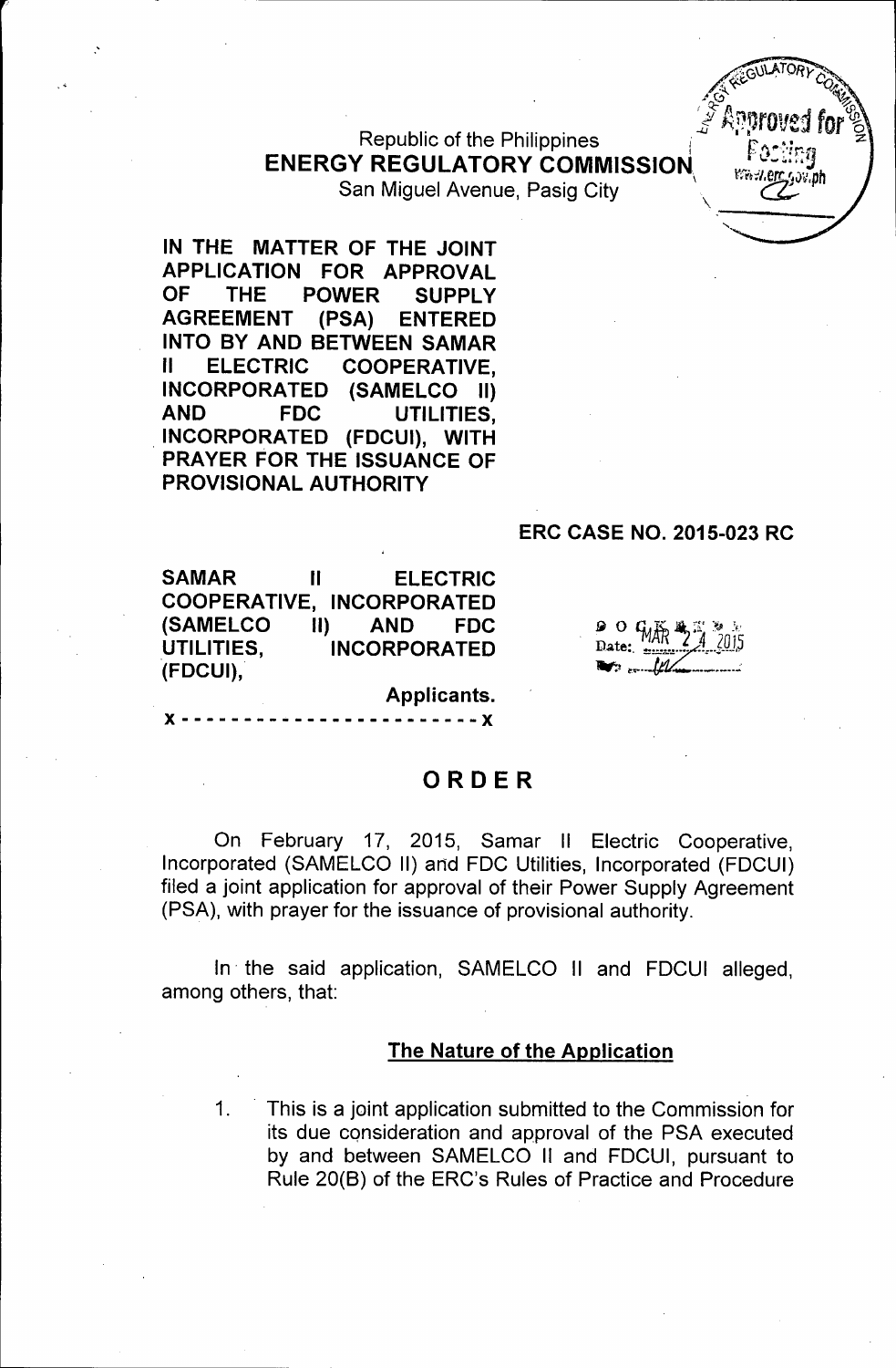(the ERC Rules)<sup>1</sup> and other pertinent rules and regulations;

## The Applicants

- 2. SAMELCO II was created pursuant to the provisions of Republic Act No. 6038 or the National Electrification Administration (NEA) Act, as amended by Presidential Decree No. 269. Pursuant to this Decree, it was incorporated and registered on August 23, 1975 with principal office at Paranas, Samar. It serves the power requirements of the Municipalities of Basey, Calbiga, Catbalogan, Daram, Hinabangan, Jiabong, Marabut, Motiong, Paranas, Pinabacdao, San Jose De Buan, San Sebastian, Sta. Rita, Talalora, Villareal and Zumarraga, all in the Province of Samar;
- 3. FDCUI is a corporation duly organized and existing under the Philippine Laws, with principal office address at the 23<sup>rd</sup> Floor PBCom Tower, 6795 Ayala Avenue corner V.A. Rufino St., Makati City. It was formerly known and registered under the name ALG Renewable Energy Holdings, Incorporated. It is a wholly owned subsidiary of Filinvest Development Corporation (FDC);

# Compliance with Pre-filing Requirements

- 4. In compliance with Rule 6 of the ERC Rules and in support of the instant application for approval of the PSA, copies of the joint application (including annexes) were furnished to the respective legislative bodies of Paranas and the Province of Samar, where SAMELCO II principally operates;
- 5. Likewise, a copy of the joint application (including annexes) was furnished to the City of Makati where FDCUI principally operates;
- 6. The entire joint application (excluding annexes) was published in a newspaper of general circulation within the areas where SAMELCO II and FDCUI principally operate;

<sup>&</sup>lt;sup>1</sup> ERC Resolution No. 38, Series of 2006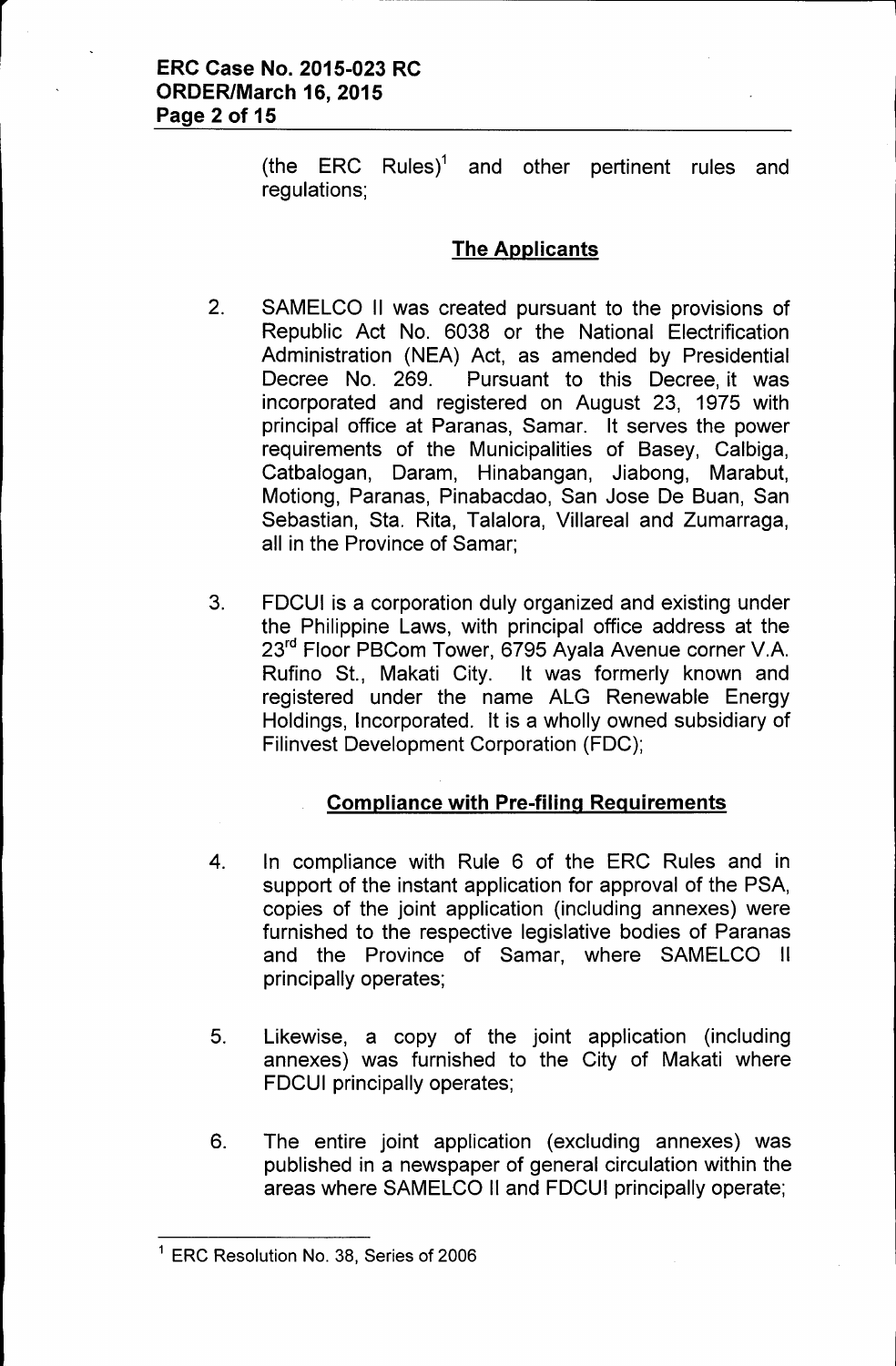### SAMELCO II's Power Situation

- 7. SAMELCO II currently sources bulk of its electricity requirements from, the Power Sector Assets and Liabilities Management Corporation (PSALM), GNPower Mariveles Coal Plant (GMCP) and the Wholesale Electricity Spot Market (WESM). However, on December 25, 2014, its bilateral contract with PSALM expired;
- 8. To ensure continuous supply and security of electricity within its franchise area, SAMELCO II signed with FDCUI on December 22, 2014, a PSA for a contracted demand of 1 MW for one (1) year from December 26, 2014 to December 25, 2015. The power requirements for SAMELCO II shall be sourced from the Unified Leyte Geothermal Power Plant (ULGPP) Output administered by FDCUI;
- 9. SAMELCO II has forecasted and simulated the effect of the inclusion of the power supplied by FDCUI from the Output of the ULGPP, taking into consideration the reduced supply from the PSALM, to wit:

| With FDCUI – ULGPP    | PhP5.6360/kWh        |
|-----------------------|----------------------|
| Without FDCUI - ULGPP | PhP5.5481/kWh        |
| ⊦ Rate Impact         | <b>PhP0.0879/kWh</b> |

### The Selection of an Independent Power Producer Administrator (IPPA) for the Strips of the ULGPP

- 10. On November 7, 2013, PSALM conducted the opening of bids for the selection and appointment of IPPAs for the Strips of Energy of the ULGPP located in Tongonan, Leyte;
- 11. FDCUI was selected as the winning bidder for the 40 MW Strips of Energy of the ULGPP. The Notice of Award was issued by PSALM on January 29,2014;

The Region VIII electric cooperatives (R8 ECs) have undertaken a competitive selection process (CSP) in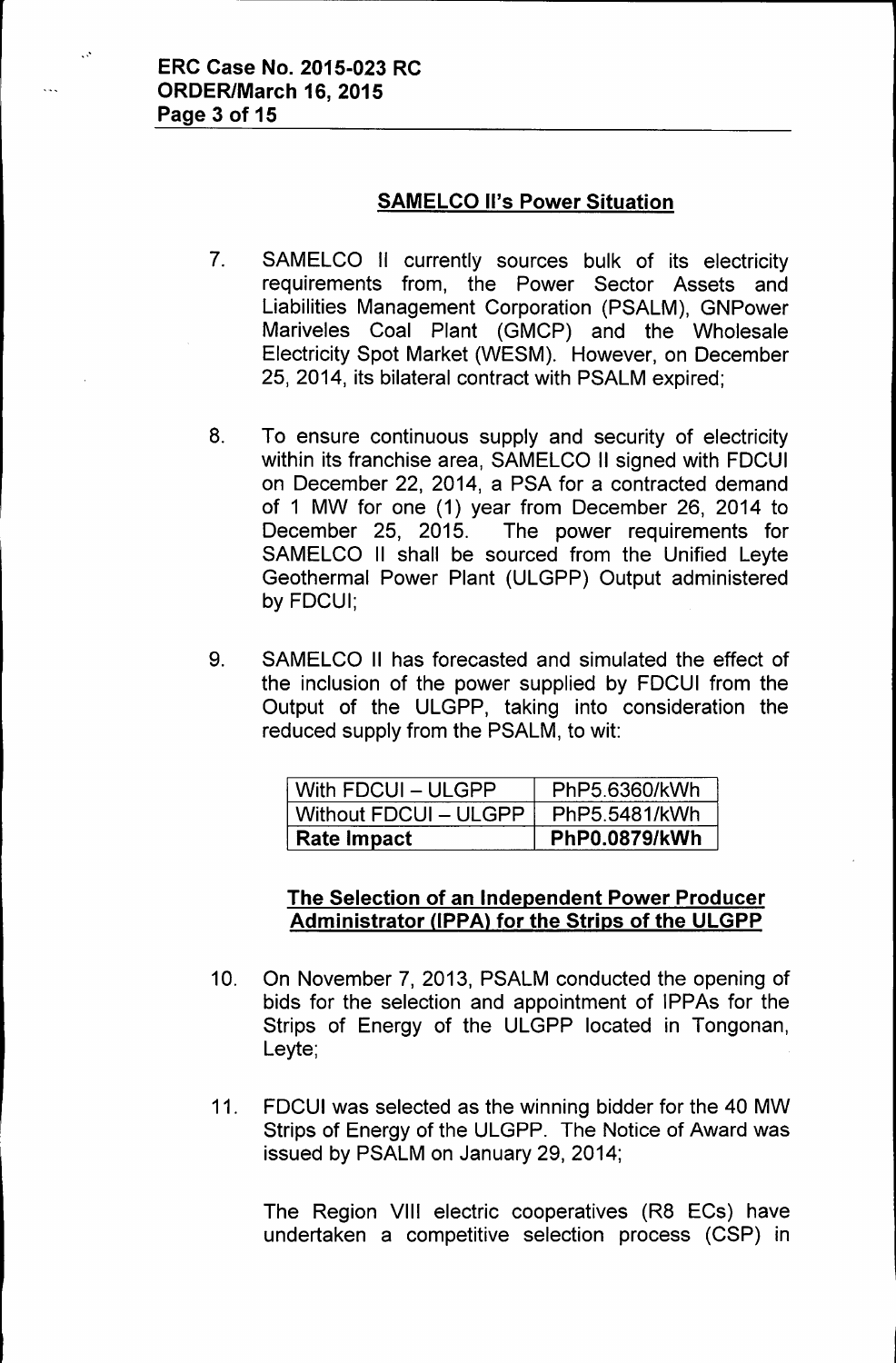$\ddot{\cdot}$ 

September 2014 inviting power suppliers to participate in the Joint Competitive Power Supply Procurement (JCPSP) process for the short-term supply of power of the eleven Region 8 member-ECs for the Contract Years 2015 to 2018. Qualified bidders which signified interest to participate in the bidding process were provided with the Instructions to Bidders, Checklist of Eligibility and Bid Requirements, which include the legal, technical and financial requirements and Information Memorandum on the R8 JCPSP and member ECs;

As part of the bidding procedures, the eligibility and bid requirements submitted by each bidder were assessed while the technical and financial proposal (Bid Form) were separately and independently evaluated by calculating and comparing the effective price (PhP/kWh) of the power supply offered from the perspective of memberconsumers of the ECs (i.e., net passed-through generation rates);

The Bid with the lowest calculated effective price in a contract year was considered the Lowest Calculated Bid (LCB) and was subjected to post-qualification;

For the bidder/s that has/have passed the postqualification, its/their Bid/s was/were declared as the Lowest Calculated Responsive Bid(s). The ECs then awarded the PSAs to the Bidder/s whose Bid/s has/have been determined to be the Lowest Calculated Responsive Bid(s);

12. For the JCPSP process for the short-term supply of power of the Region 8 member ECs for the Contract Years 2015 to 2018, below is the Transaction Schedule indicating the activities conducted and the corresponding timetable:

| <b>Activities</b>                                   | <b>Date</b>        |
|-----------------------------------------------------|--------------------|
| Publication and Invitation to Bid                   | September 24, 2014 |
| Payment of Bid Participation Fee October 7-10, 2014 |                    |
| and Issuance of Bidding Documents                   |                    |
| Pre-Bid Conference 1                                | October 13, 2014   |
| Deadline of Submission of October 17, 2014          |                    |
| <b>Comments on Bidding Documents</b>                |                    |
| <b>Pre-Bid Conference 2</b>                         | October 23, 2014   |

j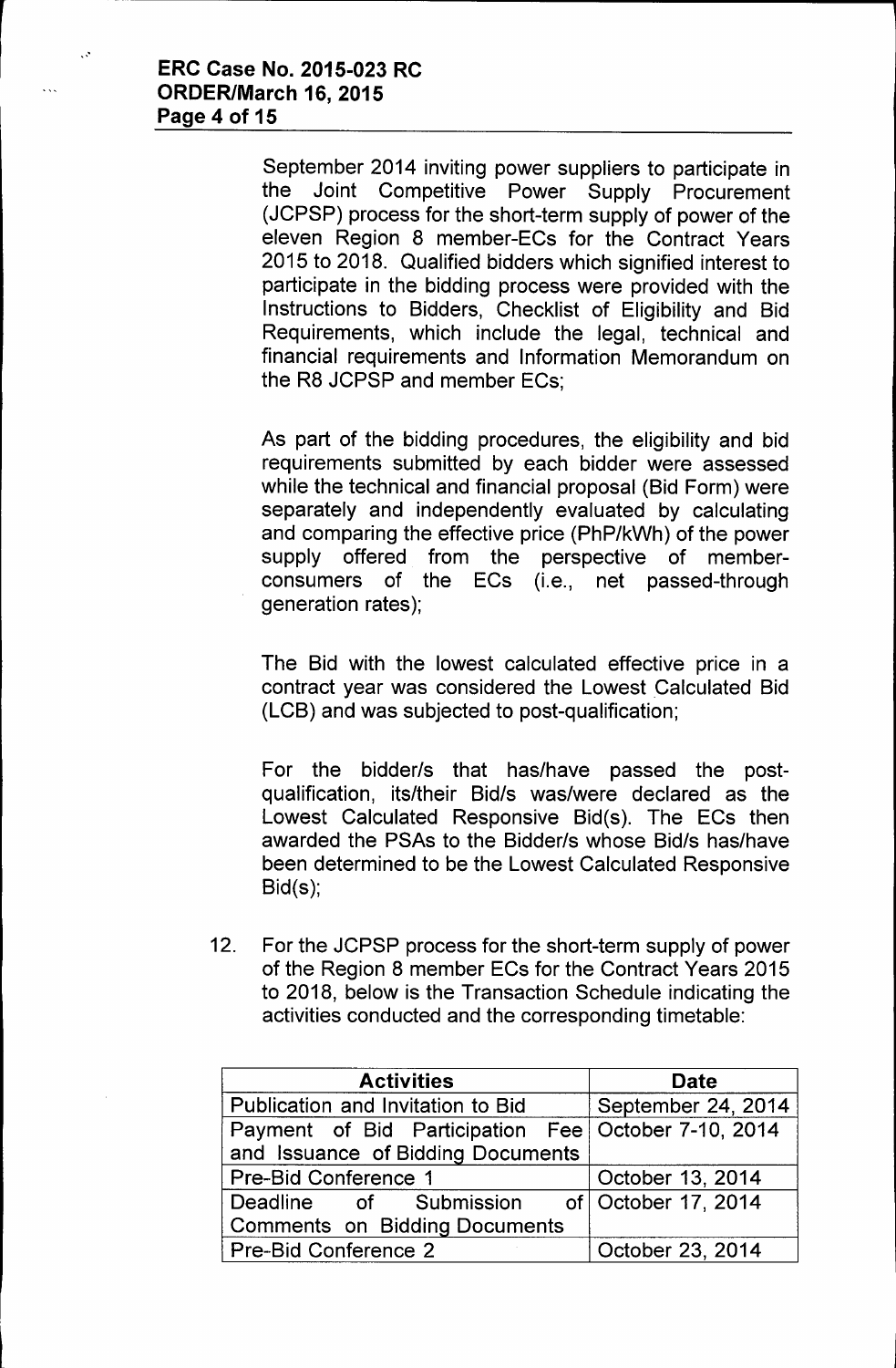$\ddot{\cdot}$ 

| <b>Bidders</b>                        |  |                                | Issuance of Final Instructions to October 27, 2014 |
|---------------------------------------|--|--------------------------------|----------------------------------------------------|
|                                       |  | Submission and Opening of Bids | November 7, 2014                                   |
| <b>Declaration of Winning Bidders</b> |  |                                | November 14, 2014                                  |
|                                       |  |                                | Signing of Power Supply Agreements   December 2014 |

## The PSA

13. After extensive negotiations with FDCUI, SAMELCO II signed on December 22, 2014, a PSA from the Strips of Energy of ULGPP for a contracted demand of 1 MW for one (1) year;

### *Executive Summary*

14. The PSA governs the relationship between the Supplier and the Customer for the sale of electric power. The electric power supply will be drawn from the Output of ULGPP. The Monthly Generation Charge is equal to Fixed Monthly Charge and Energy Charge. The PSA is subject to the Customer's security deposit, assignment and termination;

### *Salient Features*

- 15. The PSA between SAMELCO II and FDCUI contains the following salient terms and conditions:
	- a. Term. The PSA shall have a term of one (1) year or from December 26, 2014 to December 25, 2015;
	- b. Service Specification. They agreed to the following service specifications:

| <b>Contract</b><br>Year | <b>Duration</b>                           | <b>Contracted</b><br>Capacity |
|-------------------------|-------------------------------------------|-------------------------------|
| 2015                    | December 26, 2014 to<br>December 25, 2015 | 1.000                         |

Unutilized Contracted Capacity. The unutilized Contracted Capacity of the Buyer may be made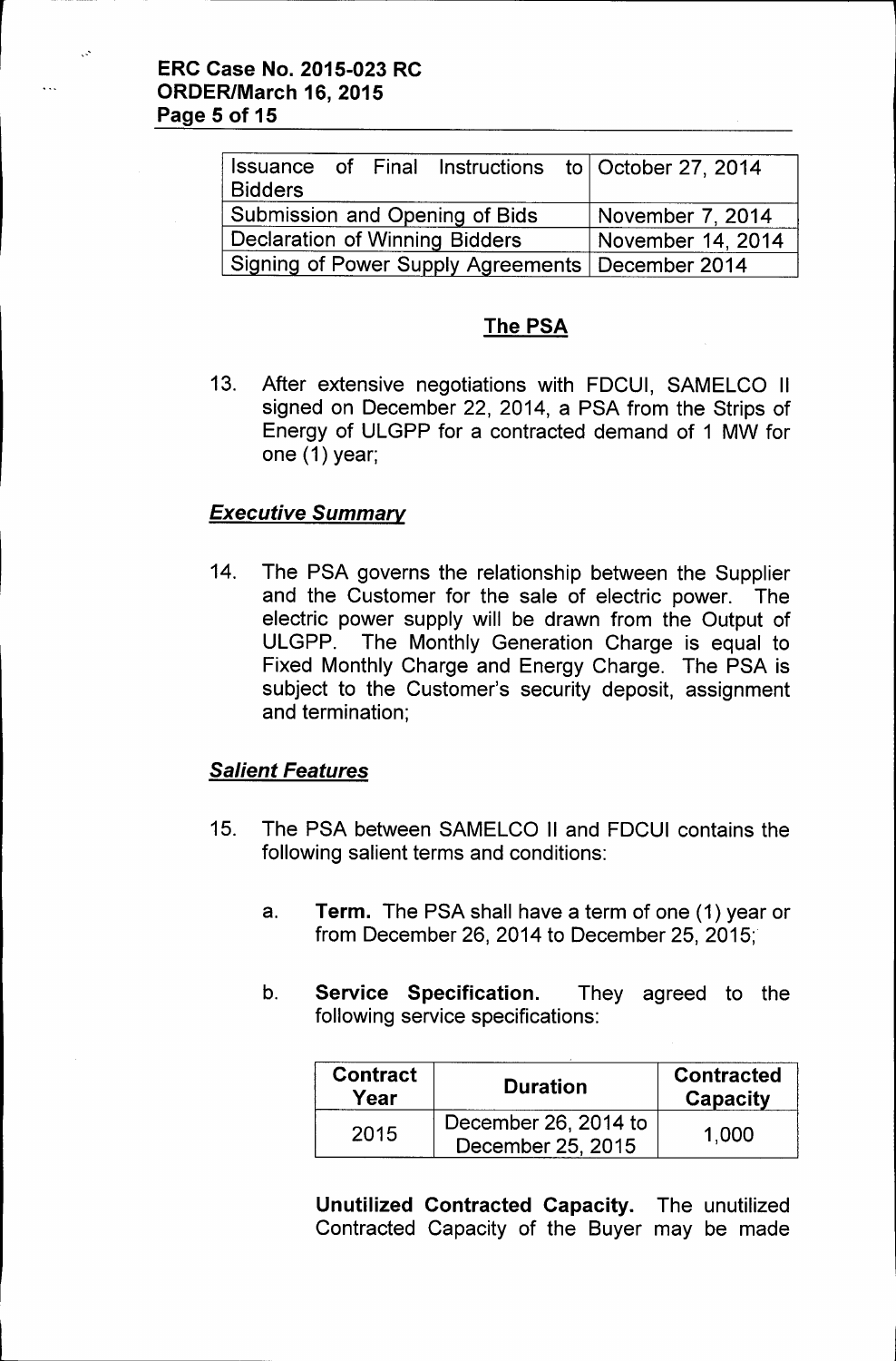- 18

available for utilization of other Region 8 ECs or sold to WESM in accordance with its Rules, and Scheduling and Dispatch Protocol of the PSA;

Reallocation of Contracted Capacities Among Region 8. In order to maximize capacity utilization, the Buyer may, from time to time, reallocate other load nodes, its Contracted Capacities in accordance with the WESM, and Scheduling and Dispatch Protocol, provided, that the Buyer shall still be solely and exclusively responsible for the settlement and payment of the Contracted Capacities. All chargers against any Parties, related to the reallocation of the contracted capacities such as but not limited to, Value-Added Tax (VAT), Local Business Tax, WESM Charges, Line Rentals and such other incidental or regulatory charges or penalties as may be imposed shall be for the account of the Buyer;

c. Reduced Generation Output. Should the Contracted Capacity delivered for the Seller by the ULGPP be interrupted or curtailed to a level below its allocated Strips of 40 MW, for the period, due to the fault or lack of generation capacity of the operator of the ULGPP, the Contracted Capacity of the Buyer shall be adjusted proportionately with the other customers of the Seller;

The Total Customers' Contracted Capacity shall be the sum of the Contracted Capacity of the Seller's Customers under a valid and binding power supply contract with the Seller, but not to exceed 40 MW. For this purpose, the Seller shall update the Buyer of its Total Customers' Contracted Capacity;

- d. Replacement Power. In case of reduced Generation Output of the ULGPP, the Buyer shall procure Replacement Power at its own costs. The Seller shall cooperate to arrange for Replacement Power from the WESM;
- e. Contract Price and Total Monthly Charge. The total monthly charge, before taxes, for a billing shall be computed according to the following: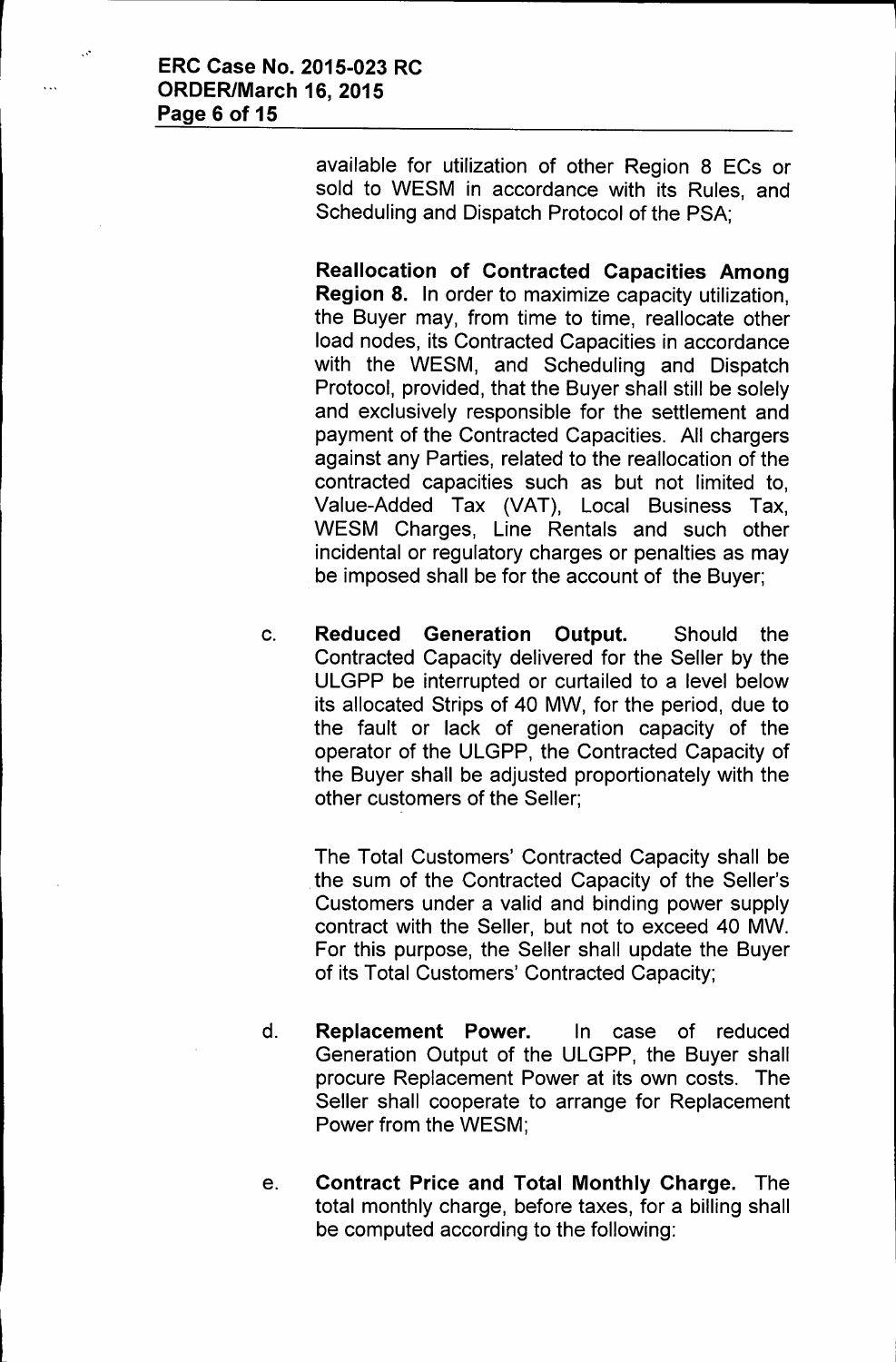$\mathbb{R}^2$ 

## Total Monthly Charge = Fixed Monthly Charge + Variable Charge

### Fixed Monthly Charge:

# Fixed Monthly Charge =  $FMF_{CY}$ \*  $\Sigma(CAP_{Sched} \cdot H_n)$

Where:

- Fixed Monthly Charge = Fixed Monthly Payment for Contracted Capacity (CC) in PhP. Expanded VAT (EVAT) of twelve percent (12%) shall be applied to this Fixed Monthly Charge
- $FMF_{CY}$  = Fixed Monthly Fee at a given Contract Year (CY) in Php/kWh. FMF<sub>cy</sub> values are given in the table below
- $\text{CAP}_{\text{Sched}}$  = Scheduled Capacity in kW For Hour n
	- = CC except during interruption or curtailment as provided under Section 1.2

Seller to Buyer in Php.

= Specific Hour during the billing period

#### Energy Charge:

#### Energy Charge =  $EF_{CY}$  \*  $\Sigma(CAP_{Sched}$  + H<sub>n</sub>)

Where:

 $H_n$ 

## Energy Charge = Monthly Payment for actual Energy delivered by the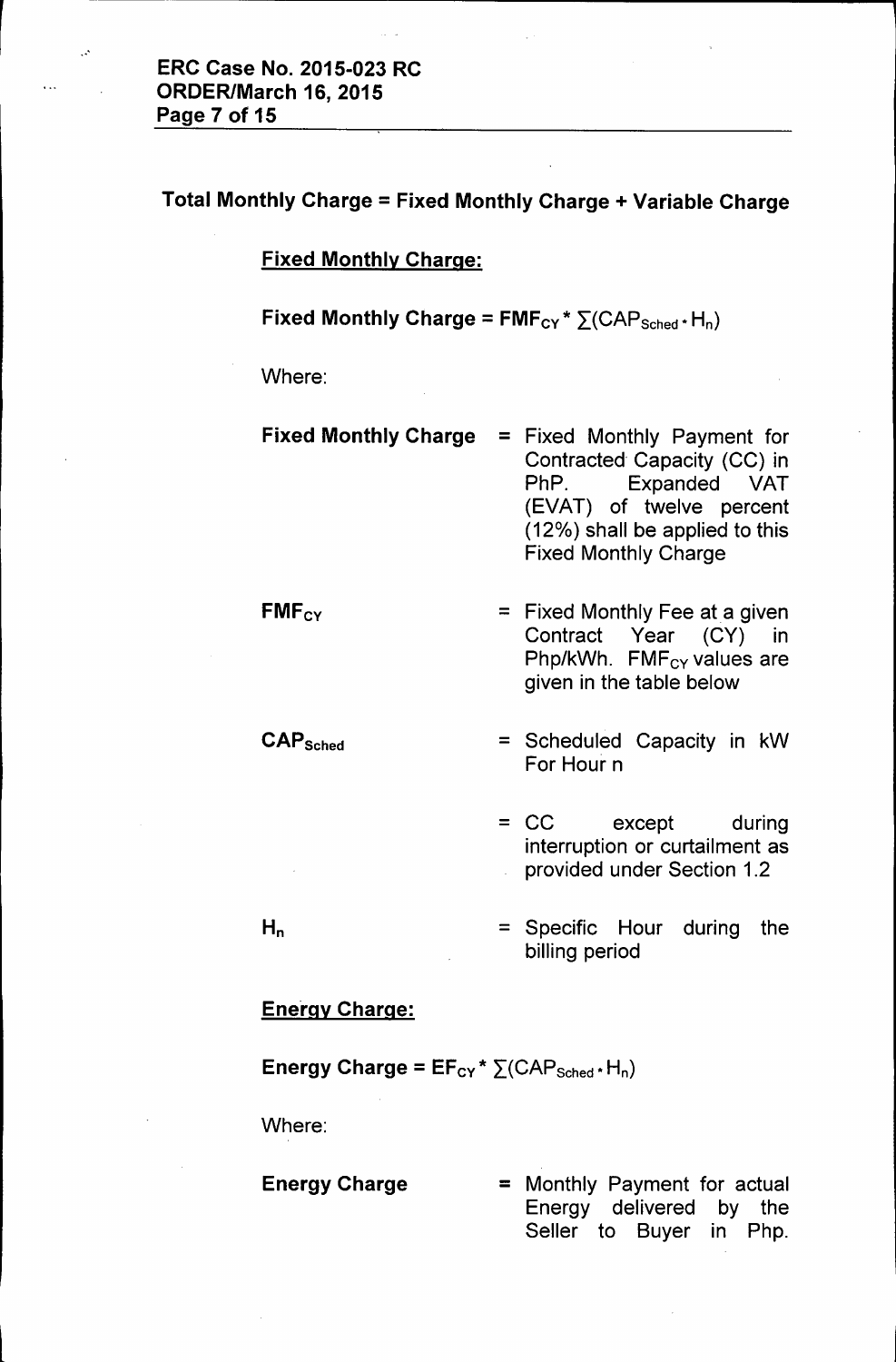| <b>ERC Case No. 2015-023 RC</b><br>ORDER/March 16, 2015<br>Page 8 of 15<br>$\mathcal{L}(\mathcal{P}_{\mathcal{L},\mathcal{L}})$ and $\mathcal{L}(\mathcal{P}_{\mathcal{L},\mathcal{L}})$ |                                                      |    |
|------------------------------------------------------------------------------------------------------------------------------------------------------------------------------------------|------------------------------------------------------|----|
|                                                                                                                                                                                          | ZERO E-VAT shall<br>applied to this Energy<br>Charge | be |

CAPSched

**EFcy** 

 $H_n$ 

= Scheduled Capacity in kW For Hour n

= CC except during interruption or curtailment as provided under Section 1.2

= Energy Fee at Contract Year (CY= 2015 or CY= 2016) in Php/kWh

= Specific Hour during the billing period

The detailed Generation Charge Computation is attached to the application; and

f. Security Deposit. The Buyer shall establish a Security Deposit not later than thirty (30) Business Days after the Effective Date. The Security Deposit shall be equivalent to one hundred percent (100%) of the projected highest monthly Power Bill for the first Contract Year of the Agreement;

RENAGMEC Security Fund. The RENAGMEC Power Corporation (RPC) has established a fund exclusively for the R8 JCPSP Transaction Sellers as an additional security for the amounts payable by the Buyer to the Seller;

If the Security Deposit is insufficient for the amount payable by the Buyer to the Seller, the Seller is entitled to draw the balance from the RENAGMEC Security Fund subject to drawing procedures to be agreed upon by the Parties;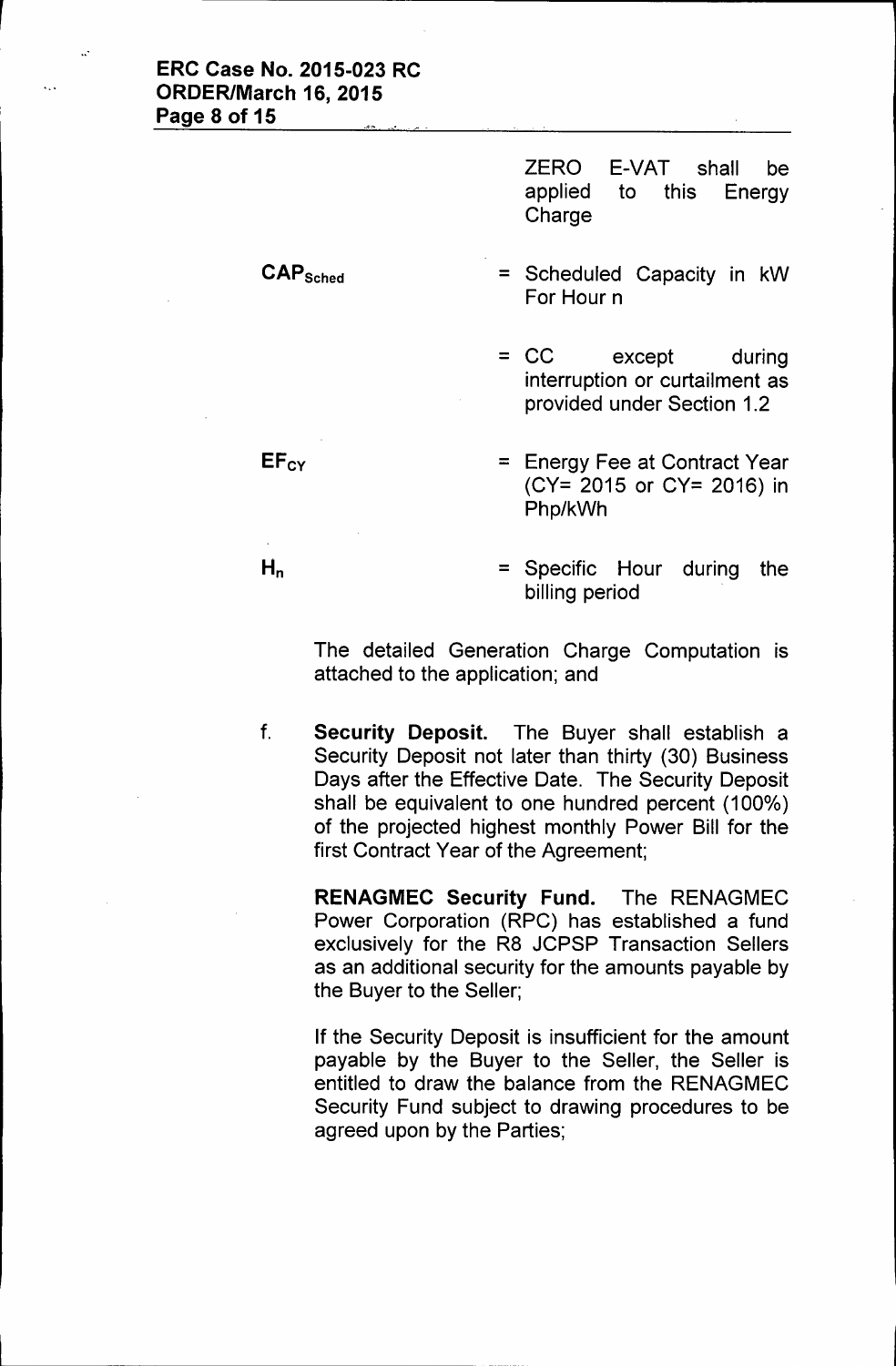L.

# Other Related Documents

 $\frac{1}{2}$ 

16. In further support of the instant application, they submit to the Commission the following documents:  $\frac{1}{\sqrt{2}}$ 

| <b>Annex</b> | <b>Nature of Documents</b>                                                                                                              |
|--------------|-----------------------------------------------------------------------------------------------------------------------------------------|
| A            | PSA between SAMELCO II and FDCUI dated<br>December 22, 2014                                                                             |
| B            | SAMELCO II's Certificate of Franchise No. 055<br>dated August 6, 1973                                                                   |
| $\mathsf C$  | SAMELCO II's Certificate of Registration dated                                                                                          |
| D            | August 23, 1975<br><b>ALG</b><br>Renewable<br>Energy<br>Holdings,<br>Incorporated's Certificate of Incorporation                        |
| E            | FDCUI's Certificate of Filing of Amended<br>Articles of Incorporation                                                                   |
| F            | <b>FDCUI's General Information Sheet (GIS)</b>                                                                                          |
| G            | FDCUI's latest Audited Financial Statements<br>(AFS)                                                                                    |
| H            | Affidavit of Service of Application (including<br>annexes) to the Legislative Body of the<br>Municipality of Paranas, Province of Samar |
| $H-1$        | Affidavit of Service (including annexes) to the<br>Legislative Body of the Province of Samar                                            |
| $\mathsf{I}$ | Affidavit of Service (including annexes) to the<br>Legislative Body of the City of Makati                                               |
| J            | Copy of the Affidavit of Publication                                                                                                    |
| $J-1$        | Copies of newspaper publication of general<br>circulation within the areas where SAMELCO II<br>and FDCUI principally operate            |
| K            | Letter to the PSALM requesting for certification<br>of insufficiency of capacity to supply Visayas<br>distribution utilities (DUs)      |
| L            | SAMELCO II's Actual and Forecasted Load<br>Data                                                                                         |
| M            | <b>SAMELCO II's Rate Impact Analysis</b>                                                                                                |
| N            | <b>SAMELCO II's Board Resolution No. 71</b>                                                                                             |
| O            | Financial Runs and Payment Schedules to the<br>PSALM (in a sealed envelope)                                                             |
| P            | <b>PSALM's Notice of Award to FDCUI</b>                                                                                                 |
| Q            | Affidavit of Engr. Roderick Z. Fernandez                                                                                                |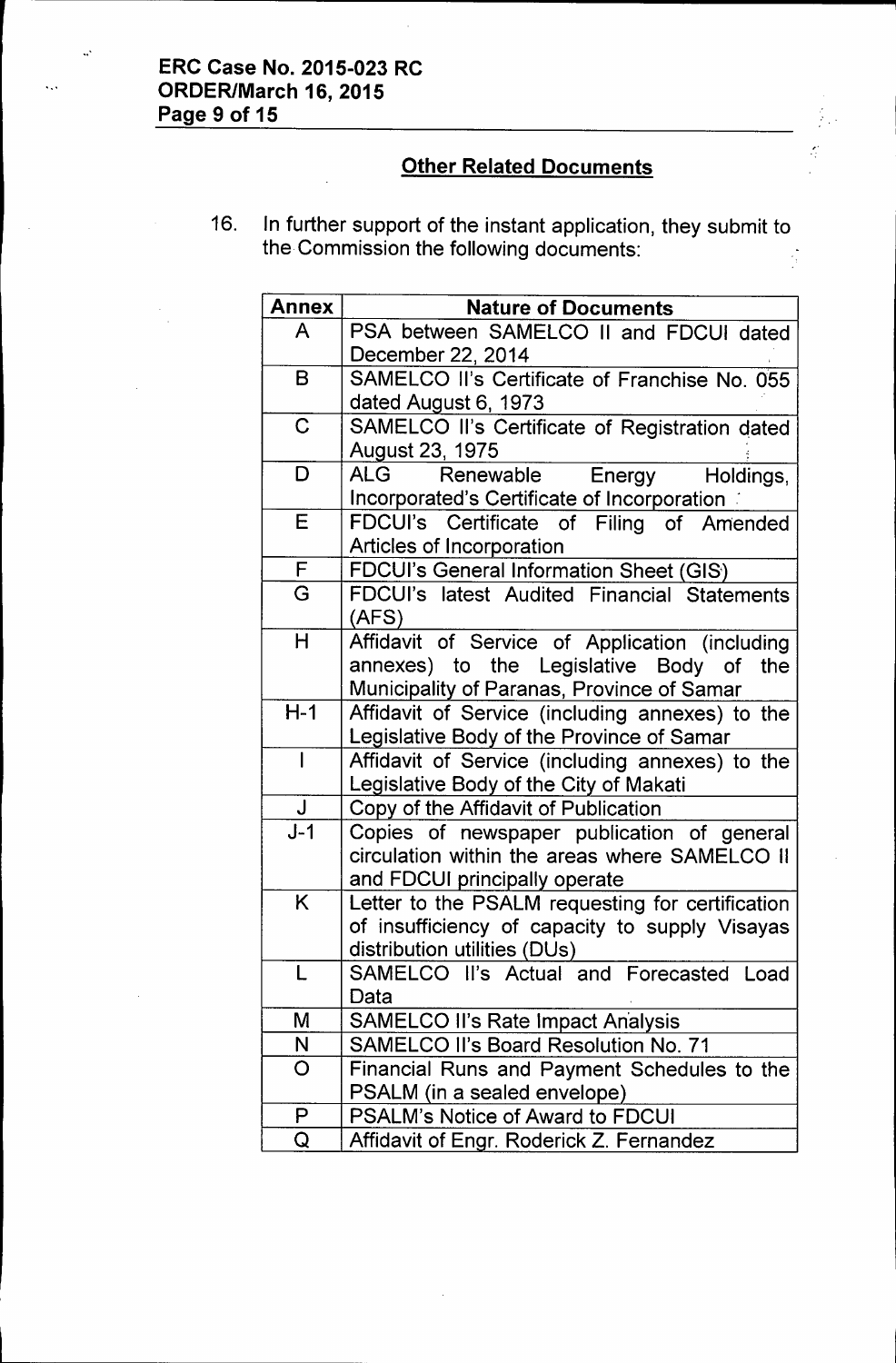#### **ERC Case No. 2015-023 RC ORDER/March 16, 2015 Page 10 of 15**

### **Allegations in Support of the Motion for Confidential Treatment of Information**

17. The Commission may, upon request of a party and determining that the disclosure of information requested to be treated as confidential information is justified, treat certain information submitted to it as confidential.<sup>2</sup> They are bound by confidentiality agreement prohibiting the disclosure of any business, technical, marketing, operational, organizational, financial or other information and trade secrets and other confidential documents, papers and information.<sup>3</sup> Accordingly, they request before the Commission that **Annex** "0" not be disclosed and be treated as confidential in accordance with Rule 4 of the ERC Rules. This Annex contains confidential information critical to the business operation of FDCUI including trade secrets and business calculations, assumptions and projections;

## **Allegations in Support of the Issuance of Provisional Authority**

- 18. The Certificate of Closing and Effectivity for the turnover of the output of the ULGPP is scheduled to be issued on December 19, 2014. FDCUI commences obligation on  $00:00H$  of December 26, 2014 - the Effectivity Date of the IPPA Agreement dated October 20, 2014. A provisional approval of the PSA with indicative rate, from the Commission will allow FDCUI to perform its obligation to supply the requirements of SAMELCO II and for the latter to receive power from the power plant. The issuance of the provisional authority will allow SAMELCO II to charge and collect the respective fees enumerated in the PSA as well as authorize it to pass on the full amount to its member-consumers;
- 19. Pursuant to the ERC Rules of Practice and Procedures, the Commission may exercise its discretion by granting provisional authority or interim relief prior to a final Decision;

 $2$  Rule 4 - Confidential Information, ERC Rules

<sup>&</sup>lt;sup>3</sup> Article 12.4 of the PSA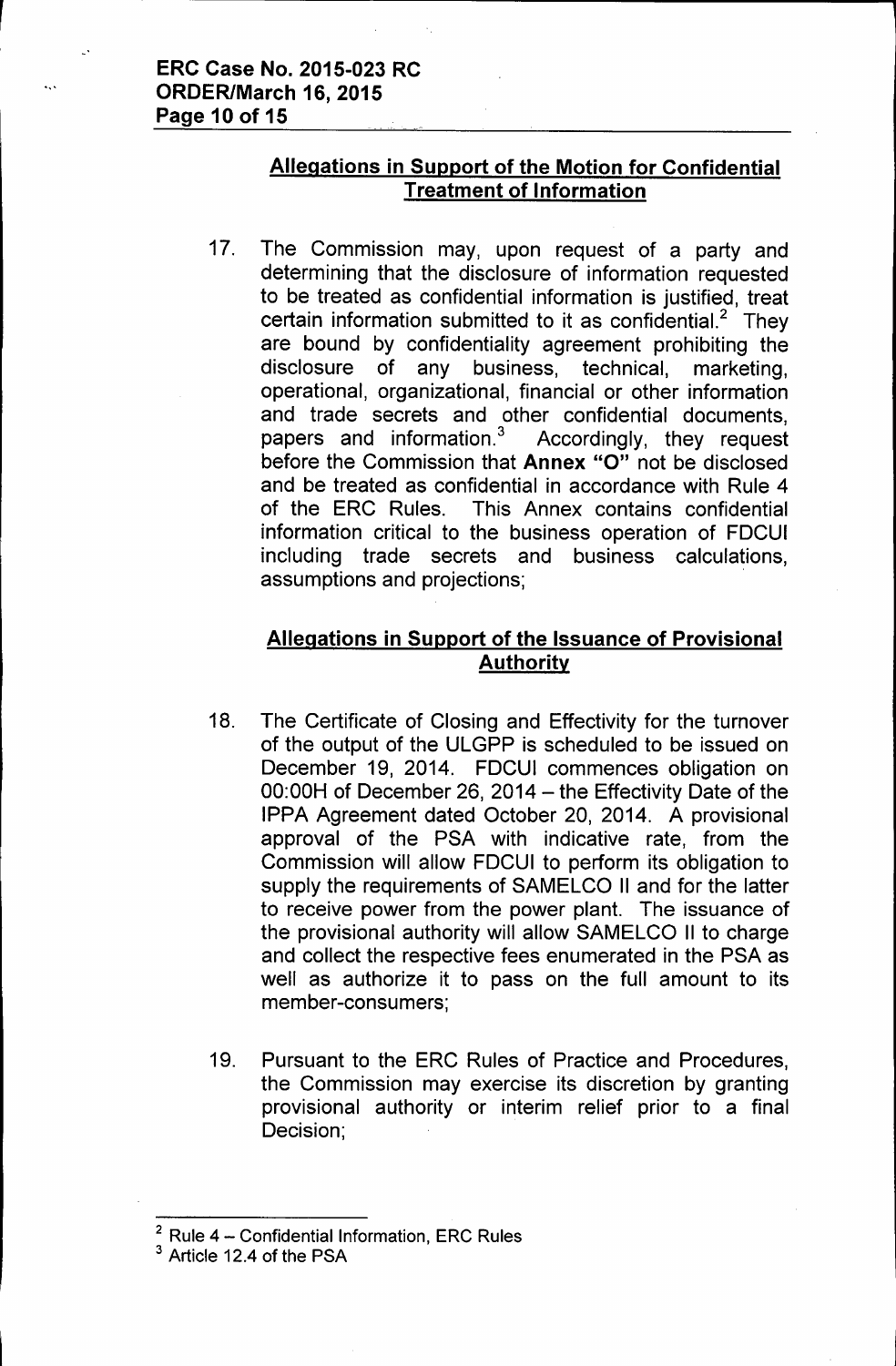20. It is understood that the interim relief sought by them that may be granted by Commission shall be subject to adjustments and other conditions that may be imposed after hearing and final determination; and

#### **Prayer**

- 21. Thus, they pray, that the Commission:
	- 20.1 Approve their dully negotiated PSA;
	- 20.2 Issue an Order: a) treating Annex "0" and the information contained therein as confidential; b) directing their non-disclosure pursuant to Rule 4 of the ERC Rules; and c) prescribing the guidelines for the protection thereof;
	- 20.3 Provisionally approve their PSA as well as a provisional authority authorizing SAMELCO II to pass on the full amount of the fees and charges under the said PSA to its member-consumers; and
	- 20.4 After trial on the merits, issue a permanent approval of their PSA between which would authorize SAMELCO II to charge and collect the fees under the said PSA as well as authorize it to pass on the full amount to its member-consumers.

Finding the said application to be sufficient in form and in substance with the required fees having been paid, the same is hereby set for initial hearing, expository presentation, pre-trial conference and evidentiary hearing on April 15, 2015 (Wednesday) at ten o'clock in the morning (10:00 A.M.) at SAMELCO II's Main Office, Paranas, Samar.

SAMELCO II and FDCUI are hereby directed to cause the publication of the attached Notice of Public Hearing, at their own expense, twice (2x) for two (2) successive weeks in two (2) newspapers of general circulation in the Philippines, with the date of the last publication to be made not later than ten (10) days before the scheduled date of initial hearing. They are also directed to inform SAMELCO II's member-consumers, by any other means available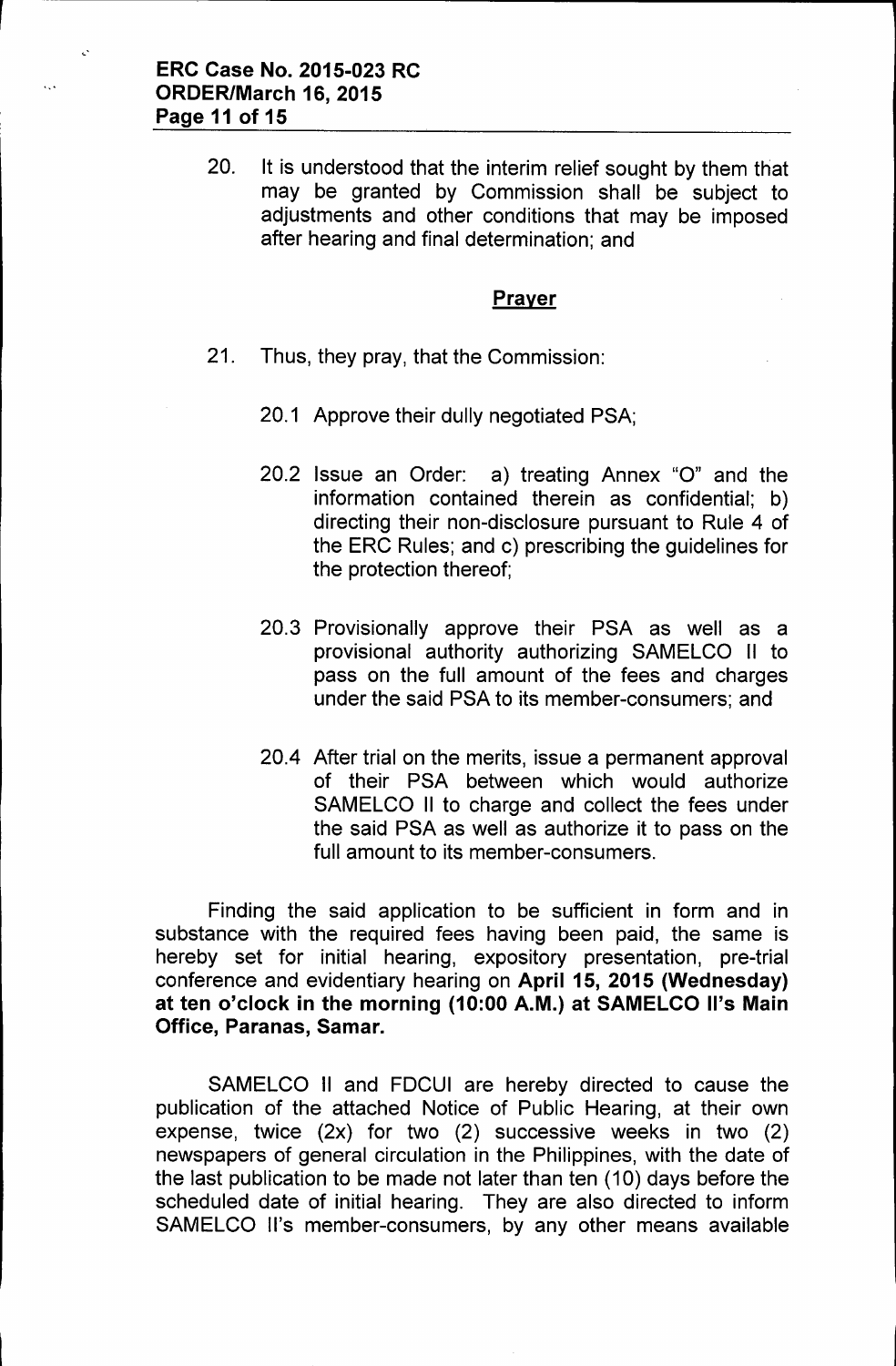#### **ERC Case No. 2015-023 RC ORDER/March 16, 2015 Page 12 of 15**

and appropriate, of the filing of the instant application, their reasons therefor, and of the scheduled hearing thereon.

Let copies of the application, this Order and the attached Notice of Public Hearing be furnished the Office of the Solicitor General (OSG), the Commission on Audit (COA), and the Committees on Energy of both Houses of Congress. They are hereby requested, if they so desire, to send their duly authorized representatives at the scheduled hearing.

Likewise, let copies of this Order and the attached Notice of Public Hearing be furnished the Offices of the Mayors of the Municipalities within the franchise area of SAMELCO II and the Provincial Governor of Samar for the appropriate posting thereof on their respective bulletin boards.

SAMELCO II and FDCUI are hereby directed to furnish all those making requests therefor with copies of the application and its attachments, subject to reimbursement of reasonable photocopying costs.

On the date of the initial hearing and pre-trial conference, SAMELCO II and FDCUI must submit to the Commission their written Compliance with the jurisdictional requirements attaching therewith, methodically arranged and duly marked, the evidences on the actual posting and publication of the Notice of Public Hearing consisting of certifications issued to that effect, signed by the afore-mentioned Mayors and Governor or their duly authorized representatives, bearing the seals of their offices, and the affidavits of the Editors or Business Managers of the newspapers where the said Notice of Public Hearing were published together with the complete issues of the said newspapers, and such other proofs of compliance with the requirements of the Commission.

SAMELCO II and FDCUI and all interested parties are directed to submit, at least five (5) days before the date of initial hearing and pre-trial conference, their respective Pre-trial Briefs containing, among others:

- (a) a summary of admitted facts and proposed stipulation of facts;
- (b) the issues to be tried or resolved;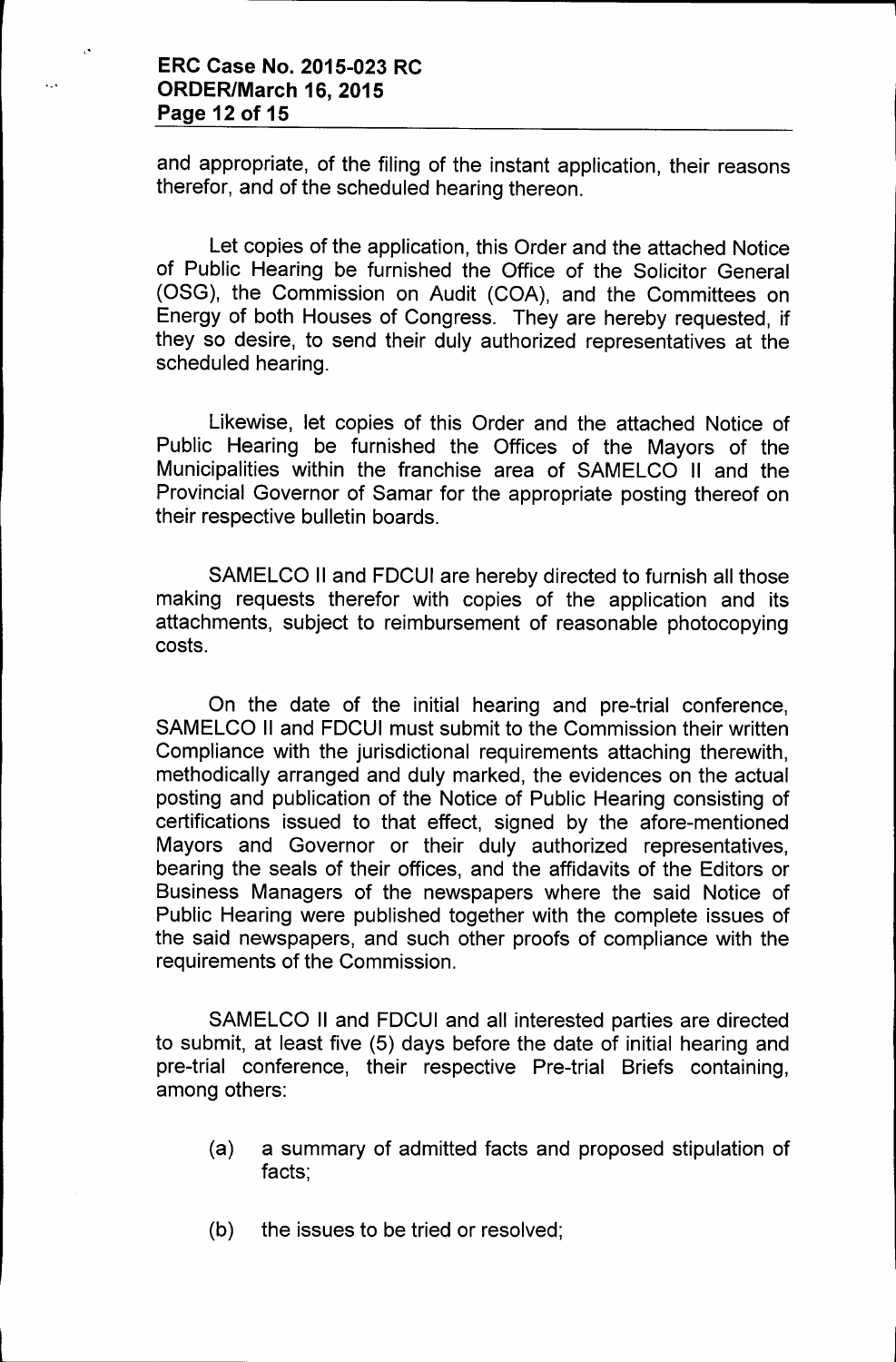- (c) the documents or exhibits to be presented, stating the purposes and proposed markings thereof; and
- (d) the number and names of the witnesses, with their written testimonies in an individual affidavit form, to be attached to the Pre-trial Brief.

Failure of SAMELCO II and FDCUI to submit the required Pretrial Brief and Judicial Affidavits of their witnesses within the prescribed period shall be a ground for cancellation of the scheduled hearing, and the resetting of which shall be six (6) months from said date of cancellation.

As part of the pre-trial conference, SAMELCO II and FDCUI must also be prepared to make an expository presentation of their application, aided by whatever communication medium that they may deem appropriate for the purpose, in order to put in plain words and explain, for the benefit of the member-consumers and other concerned parties, what the application is all about and the reasons and justifications being cited in support thereof.

#### SO ORDERED.

Pasig City, March 16, 2015.

FOR AND BY AUTHORITY OF THE COMMISSION:

Ar (Ceton) Chairperson ~ *N*

rvm/SAMELCO II and FDCUI/PSA/2015-023 RC/initial order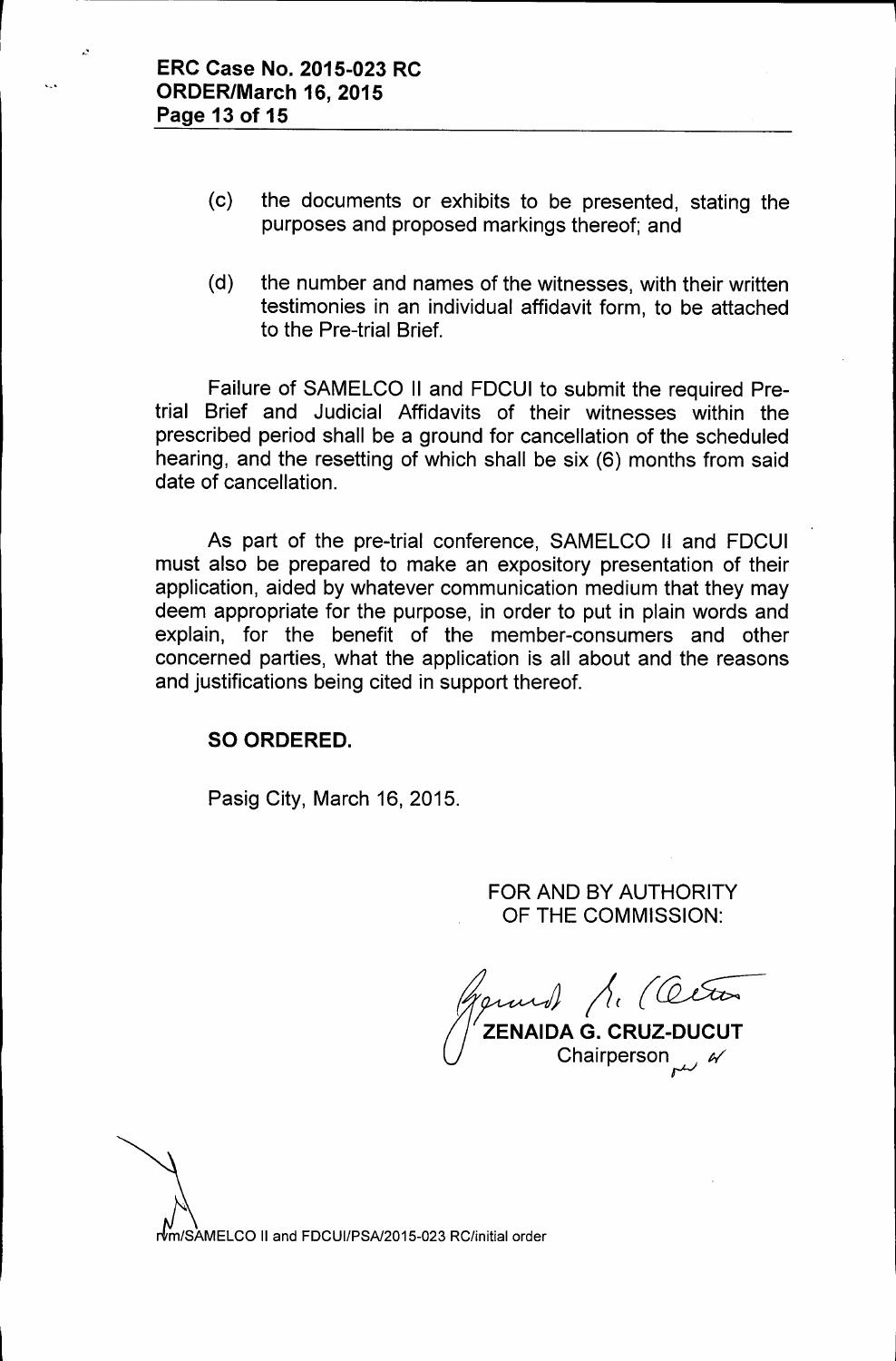Copy Furnished:

'.'

.,'

# 1. Quiason, Makalintal, Sarot, Torres, Ibarra and Sison Attn: Atty. Manuel L.M. Torres Atty. Miguel K. Mathay

*Counsel for SAMELCO /I* 21<sup>st</sup> Floor, Robinsons Equitable Tower, 4 ADB Avenue corner Poveda St., Pasig City

#### 2. Atty. Renato R. Vehemente *Counsel for FDCUI* 23<sup>rd</sup> Floor, PBCom Tower, 6795 Ayala Avenue corner V.A. Rufino Street, Makati City

- 3. Samar II Electric Cooperative, Inc. (SAMELCO II) Paranas, Samar
- 4. FDC Utilities, Incorporated (FDCUI) 23<sup>rd</sup> Floor, PBCom Tower, 6795 Ayala Avenue corner V.A. Rufino St., Makati City

### 5. Office of the Solicitor General 134 Amorsolo Street, Legaspi Village, Makati City

- 6. Commission on Audit Commonwealth Avenue, Quezon City
- 7. Senate of the Philippines Senate Committee on Energy GSIS Bldg., Roxas Blvd., Pasay City
- 8. House of Representatives House of Representatives Committee on Energy Batasan Hills, Quezon City
- 9. Office of the Municipal Mayor Basey, Samar
- 10. Office of the Municipal Mayor Calbiga, Samar
- 11. Office of the Municipal Mayor Catbalogan,Samar
- 12. Office of the Municipal Mayor Daram, Samar